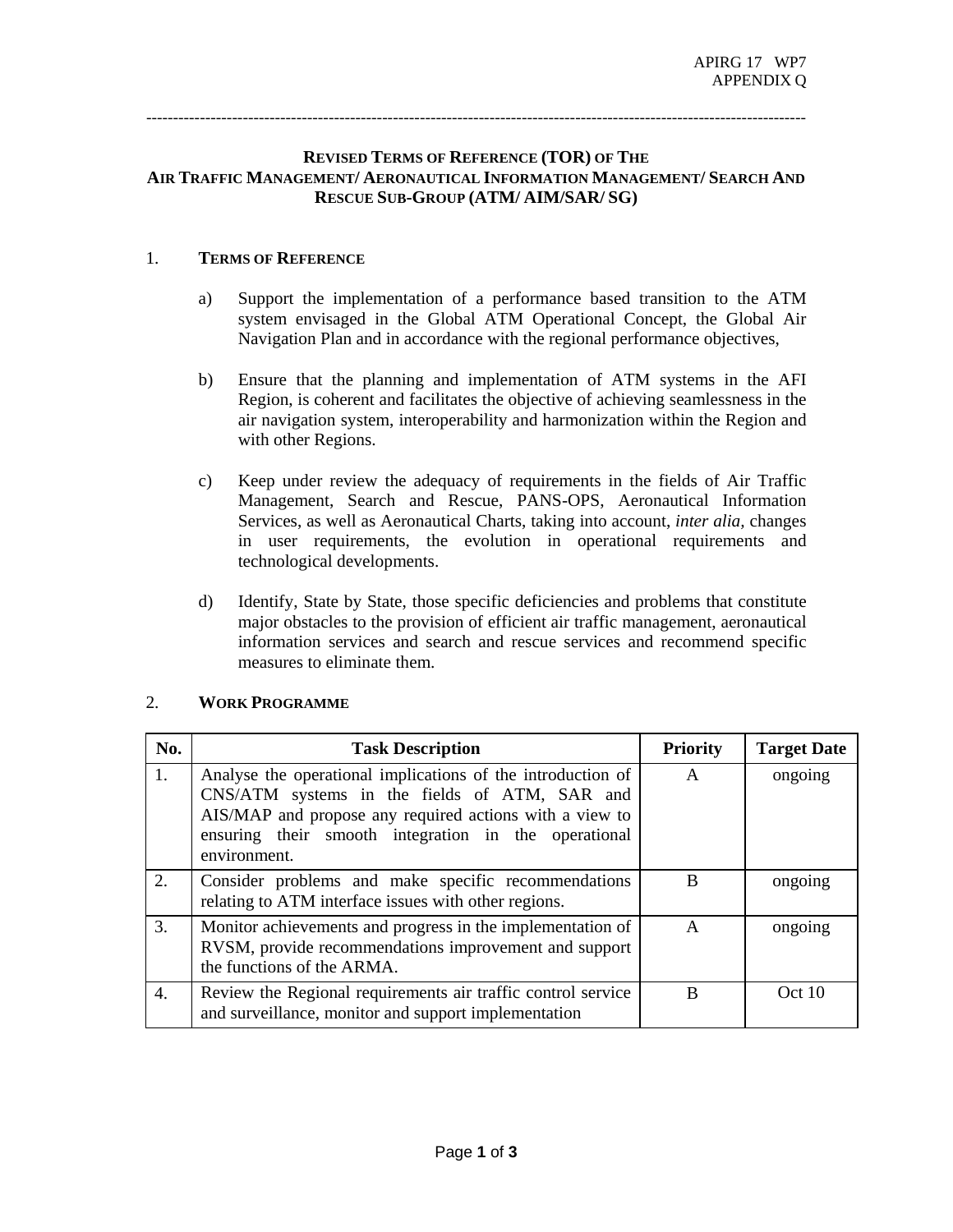| 5.<br>6. | Taking into consideration the Regional performance<br>objectives relating to PBN implementation, Review the<br>existing ATS route network (including RNAV routes) on a<br>systematic basis with a view to achieving an optimum flow<br>of air traffic while keeping flight distances of individual<br>flights to a minimum. (AFI/7 Rec.5/8) (SP AFI RAN)                                                                                                     | $\mathbf{A}$<br>$\bf{B}$ | Complete<br>user<br>requirement<br>by Oct 10<br>PRND TF<br>agreement<br>Apr 11 |
|----------|--------------------------------------------------------------------------------------------------------------------------------------------------------------------------------------------------------------------------------------------------------------------------------------------------------------------------------------------------------------------------------------------------------------------------------------------------------------|--------------------------|--------------------------------------------------------------------------------|
|          | Monitor and support the development and update of ATM<br>contingency arrangements                                                                                                                                                                                                                                                                                                                                                                            |                          | ongoing                                                                        |
| 7.       | Monitor trends on unsatisfactory condition (including<br>incidents) reports through the TAG, IATA AIAG and similar<br>mechanisms recommend action as appropriate                                                                                                                                                                                                                                                                                             | $\mathbf{A}$             | ongoing                                                                        |
| 8.       | Develop standard auditing and proficiency maintenance<br>procedures<br>to<br>be<br>used<br><b>States</b><br>by<br>to<br>assess<br>the<br>capability/competence of any ATS unit as well as monitor<br>the implementation of uniform proficiency assessment for<br>ATS personnel. (AFI/7 Conc 5/27)<br>(Comment – Perhaps this needs to be developed and<br>finished ASAP. A Working Group could draft & circulate)                                            | $\mathcal{C}$            | Oct 10                                                                         |
| 9.       | Review the requirements and monitor the implementation of<br><b>Search and Rescue Services</b>                                                                                                                                                                                                                                                                                                                                                               | $\bf{B}$                 | First<br><b>Revision Oct</b><br>10                                             |
| 10.      | Support the development of sub-regional SAR bodies                                                                                                                                                                                                                                                                                                                                                                                                           | B                        | ongoing                                                                        |
| 11.      | Promote and support States' efforts in the development of<br>SAR agreements.                                                                                                                                                                                                                                                                                                                                                                                 | $\mathbf{A}$             | Review<br>progress<br>every<br>Apr/May                                         |
| 12.      | Taking into considering the Regional performance objectives<br>that have been formulated by the SP AFI RAN 2008:<br>Develop further the Regional performance objectives<br>$\qquad \qquad -$<br>using the Performance Framework Forms<br>Update the Regional performance objectives, particularly<br>with regard to identification of and assignment of<br>and identifying<br>detailed tasks,<br>deliverables<br>with<br>deadlines<br>Monitor implementation | $\mathbf{A}$             | Initial<br>development<br>by Oct 10                                            |
| 13.      | Review the requirements and monitor the implementation of<br>AIS and MAP services                                                                                                                                                                                                                                                                                                                                                                            | B                        | ongoing                                                                        |
| 14.      | Analyse, review and monitor shortcomings and deficiencies<br>in the fields of ATM/SAR, PANS-OPS and AIS/MAP,<br>propose measures to eliminate the shortcomings                                                                                                                                                                                                                                                                                               | $\mathbf{A}$             | ongoing                                                                        |